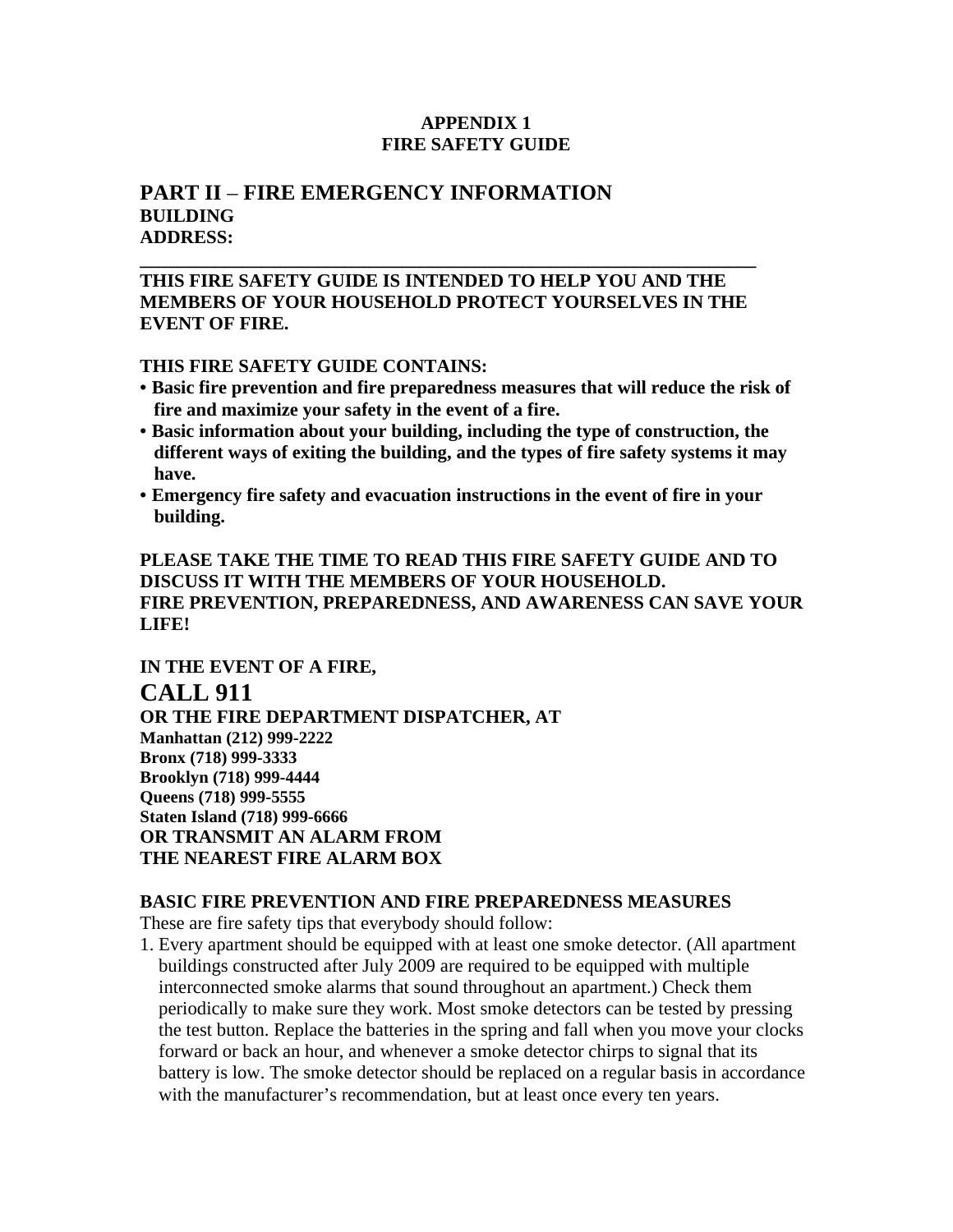- 2. Carelessly handled or discarded cigarettes are the leading cause of fire deaths. Never smoke in bed or when you are drowsy, and be especially careful when smoking on a sofa. Be sure that you completely extinguish every cigarette in an ashtray that is deep and won't tip over. Never leave a lit or smoldering cigarette on furniture.
- 3. Matches and lighters can be deadly in the hands of children. Store them out of reach of children and teach them about the danger of fire.
- 4. Do not leave cooking unattended. Keep stove tops clean and free of items that can catch on fire. Before you go to bed, check your kitchen to ensure that your oven is off and any coffeepot or teapot is unplugged.
- 5. Never overload electrical outlets. Replace any electrical cord that is cracked or frayed. Never run extension cords under rugs. Use only power strips with circuit-breakers.
- 6. Keep all doorways and windows leading to fire escapes free of obstructions, and report to the owner any obstructions or accumulations of rubbish in the hallways, stairwells, fire escapes or other means of egress.
- 7. Install window gates only if it is absolutely necessary for security reasons. Install only approved window gates. Do not install window gates with key locks. A delay in finding or using the key could cost lives. Maintain the window gate's opening device so it operates smoothly. Familiarize yourself and the members of your household with the operation of the window gate.
- 8. Familiarize yourself and members of your household with the location of all stairwells, fire escapes and other means of egress.
- 9. With the members of your household, prepare an emergency escape route to use in the event of a fire in the building. Choose a meeting place a safe distance from your building where you should all meet in case you get separated during a fire.
- 10. Exercise care in the use and placement of fresh cut decorative greens, such as Christmas trees and holiday wreaths. If possible, keep them planted or in water. Do not place them in public hallways or where they might block egress from your apartment if they catch on fire. Keep them away from any flame, including fireplaces. Do not keep for extended period of time; as they dry, decorative greens become easily combustible.

# **BUILDING INFORMATION**

# **Building Construction**

In a fire emergency, the decision to leave or to stay in your apartment will depend in part on the type of building you are in.

Residential buildings built before 1968 are generally classified either as "fireproof" or "nonfireproof."

Residential buildings built in or after 1968 are generally classified either as "combustible" or "non-combustible." The type of building construction generally depends on the size and height of the building.

A "non-combustible" or "fireproof" building is a building whose structural components (the supporting elements of the building, such as steel or reinforced concrete beams and floors) are constructed of materials that do not burn or are resistant to fire and therefore will not contribute to the spread of the fire. In such buildings, fires are more likely to be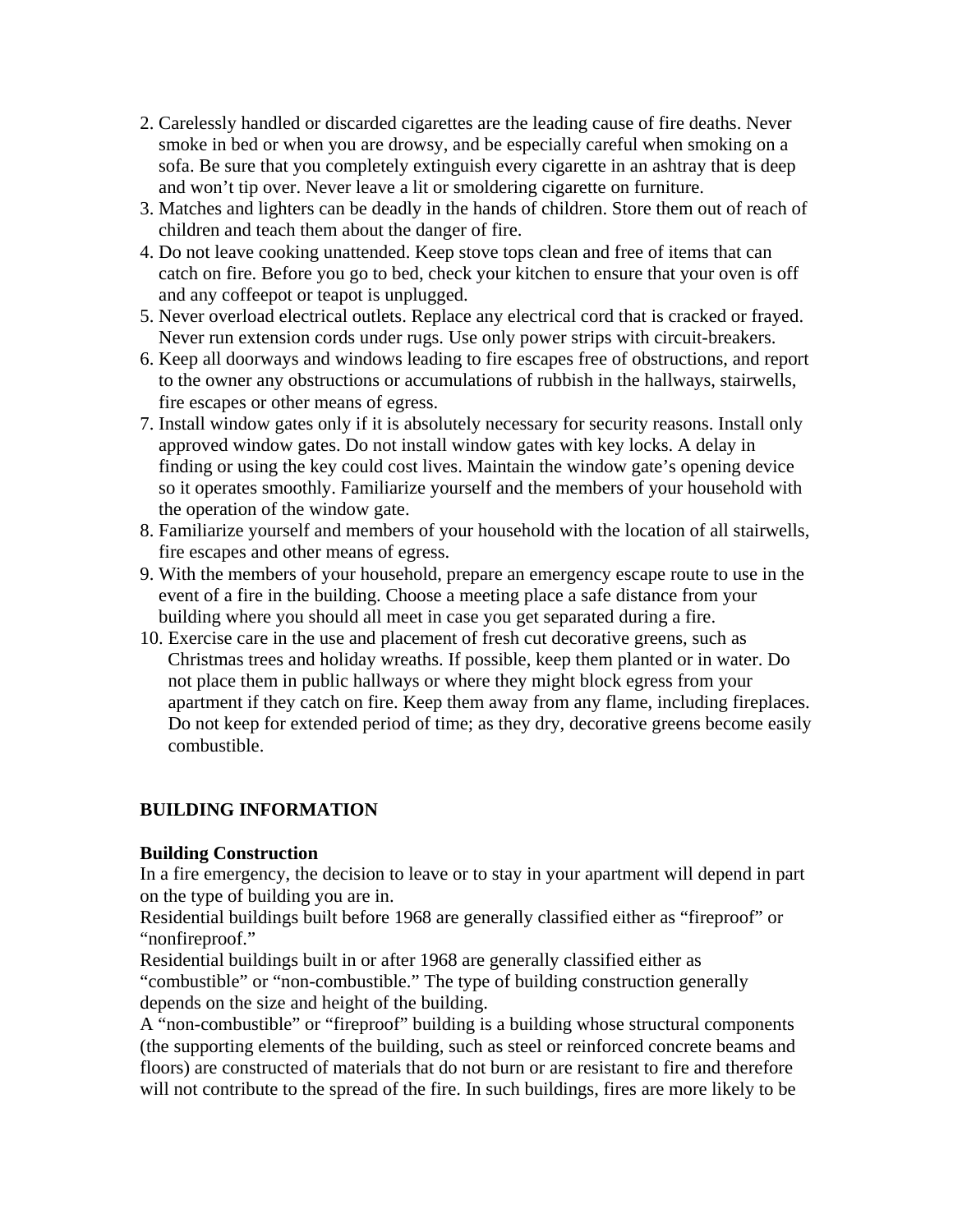contained in the apartment or part thereof in which they start and less likely to spread inside the building walls to other apartments and floors. THIS DOES NOT MEAN THAT THE BUILDING IS IMMUNE TO FIRE.

While the structural components of the building may not catch fire, all of the contents of the building (including furniture, carpeting, wood floors, decorations and personal belongings) may catch on fire and generate flame, heat and large amounts of smoke, which can travel throughout the building, especially if apartment or stairwell doors are left open.

A "combustible" or "non-fireproof" building has structural components (such as wood) that will burn if exposed to fire and can contribute to the spread of the fire. In such buildings, the fire can spread inside the building walls to other apartments and floors, in addition to the flame, heat and smoke that can be generated by the burning of the contents of the building.

## **Be sure to check Part I (Building Information Section) of this fire safety guide to see what type of building you are in.**

### Means of Egress

All residential buildings have at least one means of egress (way of exiting the building), and most have at least two. There are several different types of egress:

Interior Stairs: All buildings have stairs leading to the street level. These stairs may be enclosed or unenclosed. Unenclosed stairwells (stairs that are not separated from the hallways by walls and doors) do not prevent the spread of flame, heat and smoke. Since flame, heat and smoke generally rise, unenclosed stairwells may not ensure safe egress in the event of a fire on a lower floor. Enclosed stairs are more likely to permit safe egress from the building, if the doors are kept closed. It is important to get familiar with the means of egress available in your building.

Exterior Stairs: Some buildings provide access to the apartments by means of stairs and corridors that are outdoors. The fact that they are outdoors and do not trap heat and smoke enhances their safety in the event of a fire, provided that they are not obstructed. Fire Tower Stairs: These are generally enclosed stairwells in a "tower" separated from the building by air shafts open to the outside. The open air shafts allow heat and smoke to escape from the building.

Fire Escapes: Many older buildings are equipped with a fire escape on the outside of the building, which is accessed through a window or balcony. Fire escapes are considered a "secondary" or alternative means of egress, and are to be used if the primary means of egress (stairwells) cannot be safely used to exit the building because they are obstructed by flame, heat or smoke.

Exits: Most buildings have more than one exit. In addition to the main entrance to the building, there may be separate side exits, rear exits, basement exits, roof exits and exits to the street from stairwells. Some of these exits may have alarms. Not all of these exits may lead to the street.

Roof exits may or may not allow access to adjoining buildings.

# **Be sure to review Part I (Building Information Section) of this fire safety guide and familiarize yourself with the different means of egress from your building.**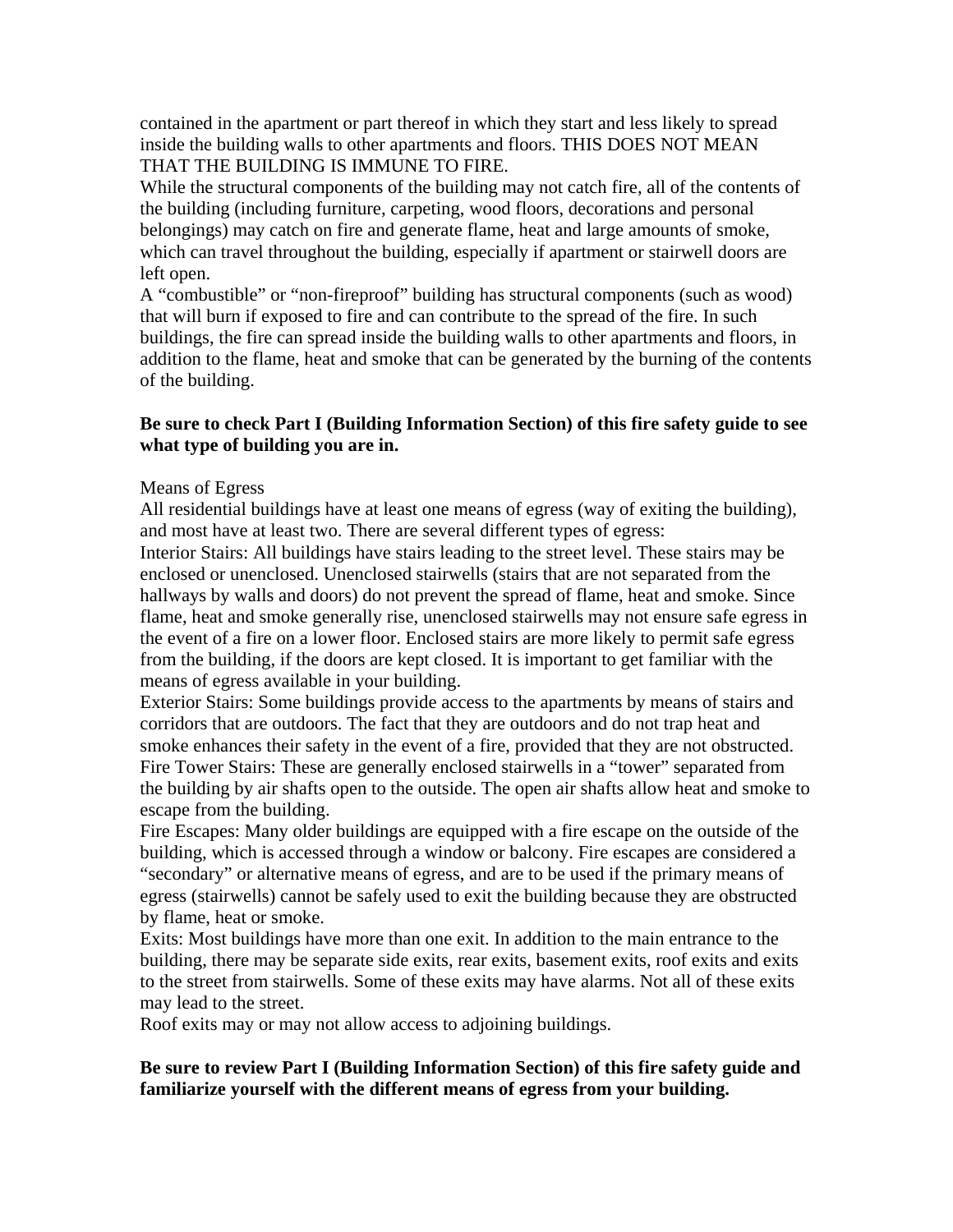#### Fire Sprinkler Systems

A fire sprinkler system is a system of pipes and sprinkler heads that when triggered by the heat of a fire automatically discharges water that extinguishes the fire.

 The sprinkler system will continue to discharge water until it is turned off. When a sprinkler system activates, an alarm is sounded.

Sprinkler systems are very effective at preventing fire from spreading beyond the room in which it starts. However, the fire may still generate smoke, which can travel throughout the building. Apartment buildings constructed before March 1999 were generally not required to have fire sprinkler systems. Some apartment buildings are equipped with sprinkler systems, but only in compactor chutes and rooms or boiler rooms. All apartment buildings constructed after March 1999 are required by law to be equipped with fire sprinkler systems throughout the building.

### **Be sure to review Part I (Building Information Section) of this fire safety guide to learn whether your building is equipped with fire sprinkler systems.**

### Interior Fire Alarm Systems

Although generally not required, some residential buildings are equipped with interior fire alarm systems that are designed to warn building occupants of a fire in the building. Interior fire alarm systems generally consist of a panel located in a lobby or basement, with manual pull stations located near the main entrance and by each stairwell door. Interior fire alarm systems are usually manually-activated (must be pulled by hand) and do not automatically transmit a signal to the Fire Department, so a telephone call must still be made to 911 or the Fire Department dispatcher. Do not assume that the Fire Department has been notified because you hear a fire alarm or smoke detector sounding in the building.

**Be sure to review Part I (Building Information Section) of this fire safety guide to learn whether your building is equipped with an interior fire alarm system and whether the alarm is transmitted to the Fire Department, and familiarize yourself with the location of the manual pull stations and how to activate them in the event of a fire.** 

### Public Address Systems:

Although generally not required, some residential buildings are equipped with public address systems that enable voice communications from a central location, usually in the building lobby. Public address system are different from building intercoms, and usually consist of loudspeakers in building hallways and/or stairwells. Starting in July 2009, residential buildings that are more than 125 feet in height are required by law to be equipped with a one way voice communication system that will enable Fire Department personnel to make announcements from the lobby to building occupants in their apartments or in building stairwells.

### **Be sure to review Part I (Building Information Section) of this fire safety guide to learn whether your building is equipped with a public address system.**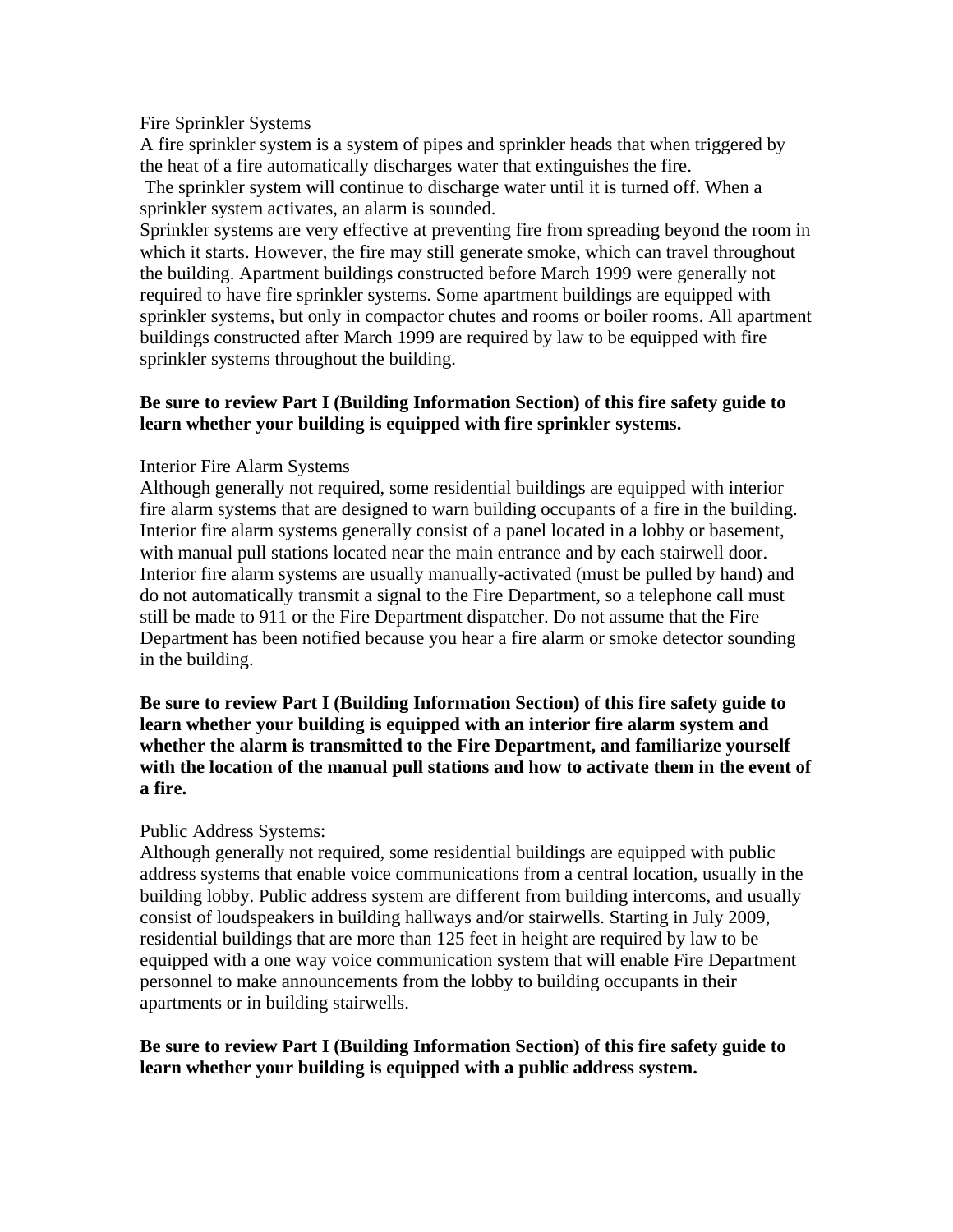### **EMERGENCY FIRE SAFETY AND EVACUATION INSTRUCTIONS**

**IN THE EVENT OF A FIRE, FOLLOW THE DIRECTIONS OF FIRE DEPARTMENT PERSONNEL. HOWEVER, THERE MAY BE EMERGENCY SITUATIONS IN WHICH YOU MAY BE REQUIRED TO DECIDE ON A COURSE OF ACTION TO PROTECT YOURSELF AND THE OTHER MEMBERS OF YOUR HOUSEHOLD. THIS FIRE SAFETY GUIDE IS INTENDED TO ASSIST YOU IN SELECTING THE SAFEST COURSE OF ACTION IN SUCH AN EMERGENCY. PLEASE NOTE THAT NO FIRE SAFETY GUIDE CAN ACCOUNT FOR ALL OF THE POSSIBLE FACTORS AND CHANGING CONDITIONS; YOU WILL HAVE TO DECIDE FOR YOURSELF WHAT IS THE SAFEST COURSE OF ACTION UNDER THE CIRCUMSTANCES.** 

### **General Emergency Fire Safety Instructions:**

- 1. Stay calm. Do not panic. Notify the Fire Department as soon as possible. Firefighters will be on the scene of a fire within minutes of receiving an alarm.
- 2. Because flame, heat and smoke rise, generally a fire on a floor below your apartment presents a greater threat to your safety than a fire on a floor above your apartment.
- 3. Do not overestimate your ability to put out a fire. Most fires cannot be easily or safely extinguished. Do not attempt to put the fire out once it begins to quickly spread. If you attempt to put a fire out, make sure you have a clear path of retreat from the room.
- 4. If you decide to exit the building during a fire, close all doors as you exit to confine the fire. Never use the elevator. It could stop between floors or take you to where the fire is.
- 5. Heat, smoke and gases emitted by burning materials can quickly choke you. If you are caught in a heavy smoke condition, get down on the floor and crawl. Take short breaths, breathing through your nose.
- 6. If your clothes catch fire, don't run. Stop where you are, drop to the ground, cover your face with your hands to protect your face and lungs and roll over to smother the lames.

# **Evacuation Instructions If The Fire Is In Your Apartment**

### **(All Types of Building Construction)**

- 1. Close the door to the room where the fire is, and leave the apartment.
- 2. Make sure EVERYONE leaves the apartment with you.
- 3. Take your keys.
- 4. Close, but do not lock, the apartment door.
- 5. Alert people on your floor by knocking on their doors on your way to the exit.
- 6. Use the nearest stairwell to exit the building.
- 7. DO NOT USE THE ELEVATOR.
- 8. Call 911 once you reach a safe location. Do not assume the fire has been reported unless firefighters are on the scene.
- 9. Meet the members of your household at a predetermined location outside the building. Notify responding firefighters if anyone is unaccounted for.